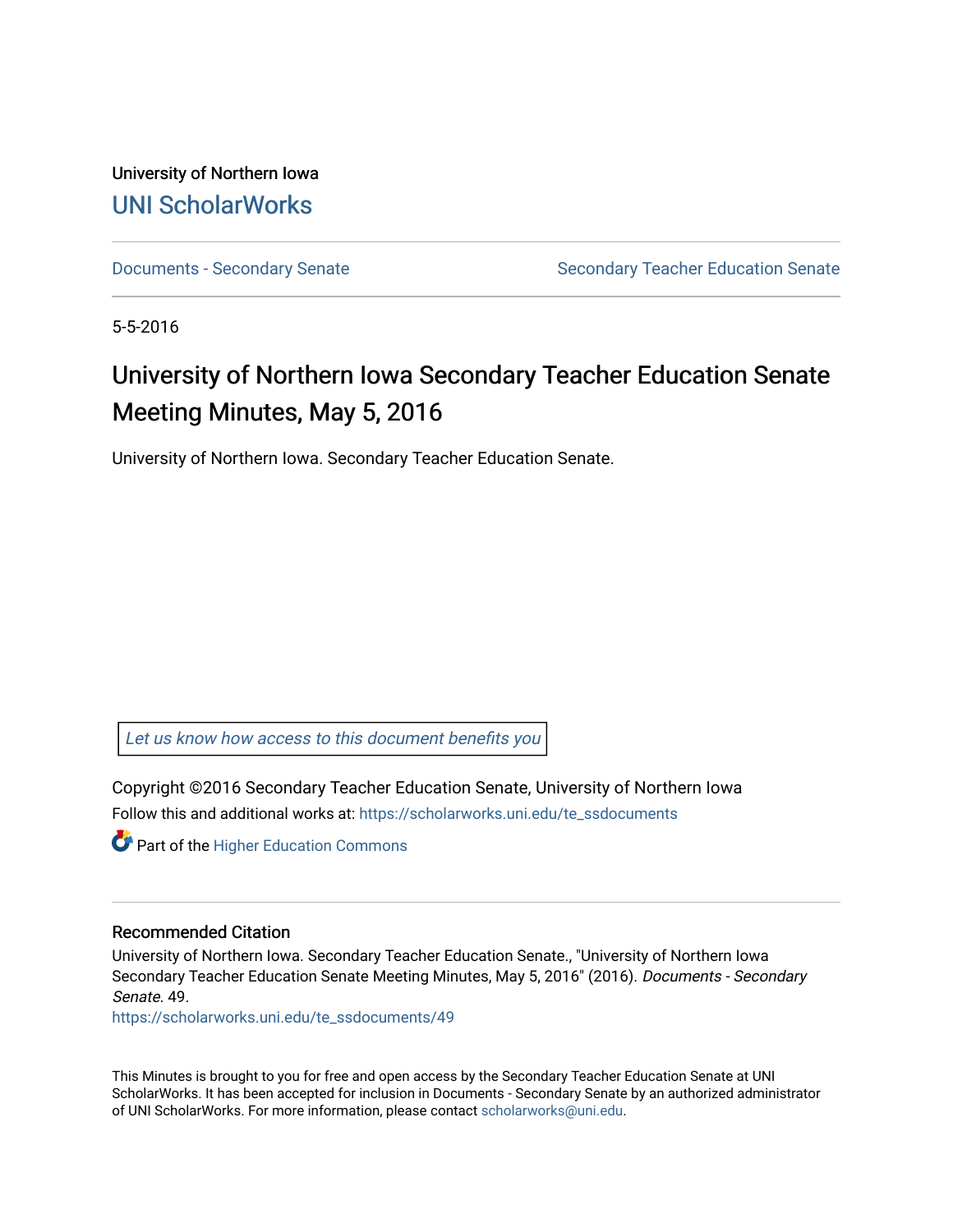### Secondary Teacher Education Senate Meeting 3:30-5:00 pm Thursday, May 5, 2016 319 CBB Minutes

### I. Welcome

### **Present:**

Chad Christopher (Coordinator, Secondary Teacher Education), Elizabeth Zwanziger (Modern Languages & TESOL), Kyle Gray (Science Education), Kay Weller (Social Science Education), J.D. Cryer (Coordinator, Elementary Education), Katheryn East (Teacher Education Faculty Chair), Ben Forsyth (Professional Sequence), Scott Greenhalgh (Technology Education), Kevin Droe (Music Education), Nadene Davidson (Clinical Experiences),Karen Sabey (Mathematics Education), Barb Bakker (ALT- Physical Education/Health Education), Sheila Benson (English Education)

### **Absent:**

Courtney Lubs (Teacher Practitioner), Marilyn Shaw (Speech & Theatre Ed.), Cathy Miller (Math Education), Allison Bogaard (Student), Trey Leech (Physical Education/Health Education), Danielle Cowley (Special Education), Wendy Miller (Art Education), Dianna Briggs (Business Education)

### **Guests:**

Rob Boody (Coordinator of Assessment), Nick Pace (Dept. Head, Educational Leadership & Postsecondary Education), Cindy Diehl Yang (Director, Center for Educational Transformation)

II. Approval of April 14 Minutes

Ben moved to approve the minutes and Kyle seconded. Minutes approved.

### III. TESI

- Cindy the listening tours will be completed tomorrow.
- The conversations have been fruitful at every location they've visited. The principals, superintendents and AEA's are delighted that we've spent time with them.
- Schools are looking for teachers that have a disposition which is focused on a lifestyle, not just a career choice. They want teachers that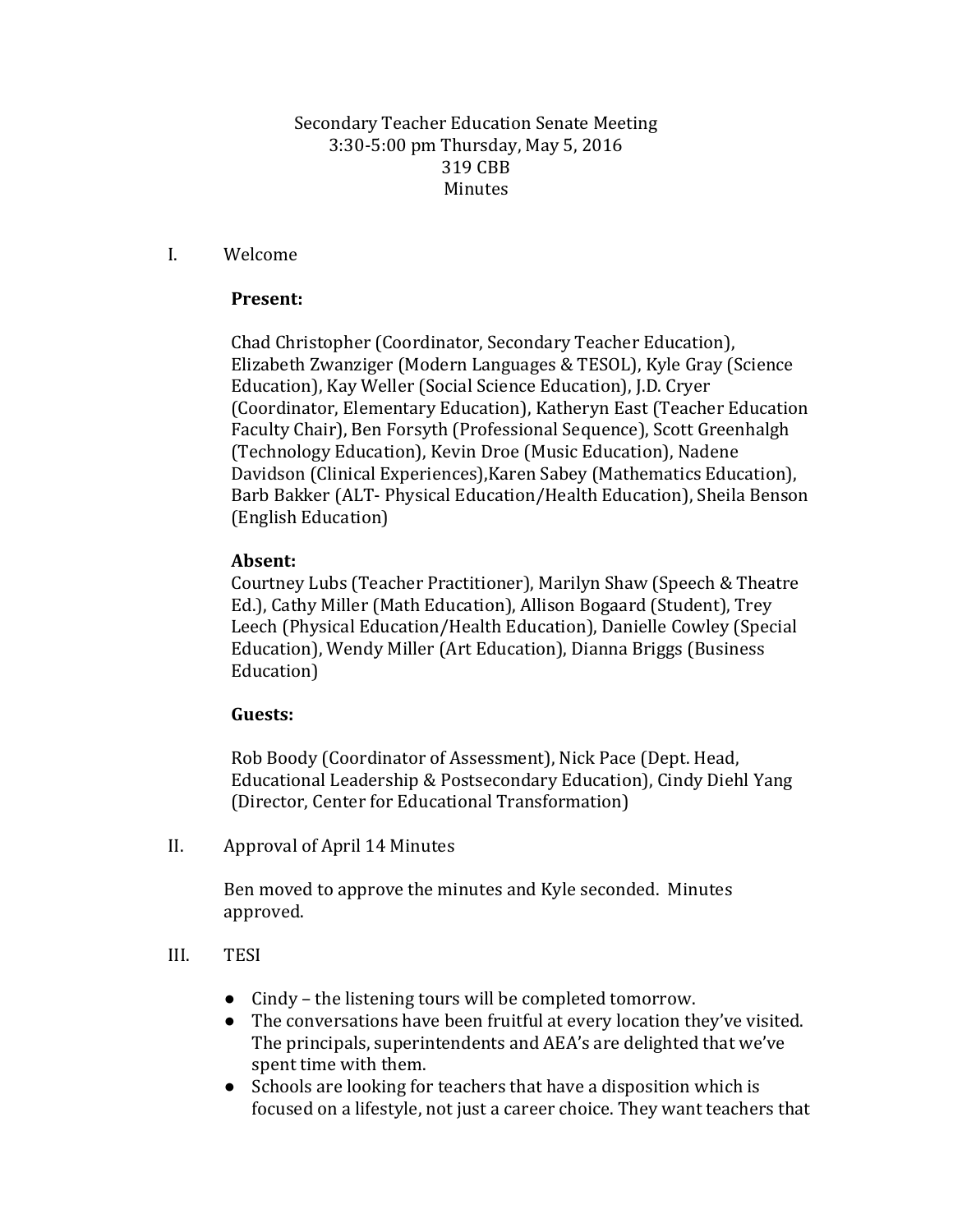have a passion for teaching and can relate to a broad audience – parents, administration, students, etc. They want teachers that have classroom management skills and consistency in how they do their job.

- Changing demographics are students prepared for special needs in classroom such as mental health issues.
- Partnerships and engagements teachers coming in need to be more engaged with what's happening in the school. They need to understand how school partnerships work.
- Nick –how could we be a more effective partner with the districts?
- The consensus is that teachers need to wear several hats or they won't be hired. This is being discovered in the student teaching world.
- Challenges teachers are being prepared in more than one endorsement area but want to be out of school in four years.
- Schools are looking for Literacy Endorsement regardless of the major
- AEA 267 they feel that teachers need to be fully engaged in the life of the school. Teachers are expected to contribute outside of regular classroom duties and not just work 8-4 for example.
- There will be a TESI Steering Committee meeting on May 13. The six focus groups will discuss what work will be completed in the summer and prioritize the logical steps for the pilot work planned for the fall. We need to keep the process moving and use the funds that the Provost has set aside.
- What is meant by piloting?
	- o Cindy Concept of continued growth work with UNI graduates who are in their first 1-3 years of teaching – work with student teaching coordinators.
	- o Nick The focus areas will study the campus culture and take a survey of the campus in the fall to get a sense of where things are going.
- Chad asked if a report will be sent to the Board of Regents. Nick said TESI will provide a summary to the Provost in conjunction with the 12 minute overview that they have been asked to give to the Board of Regents and the Academic and Student Affairs Committee on May 16.
- Is the vision and mission set in stone? No, per Chad.

# IV. 2017 Curriculum

HPE 4167 Cultural Competency for the Helping Professions. This class is an elective for the Health Education Teaching minor students and is being increased to 2 credit hours from 1 credit hour. This is to meet national accreditation expectations for diversity training.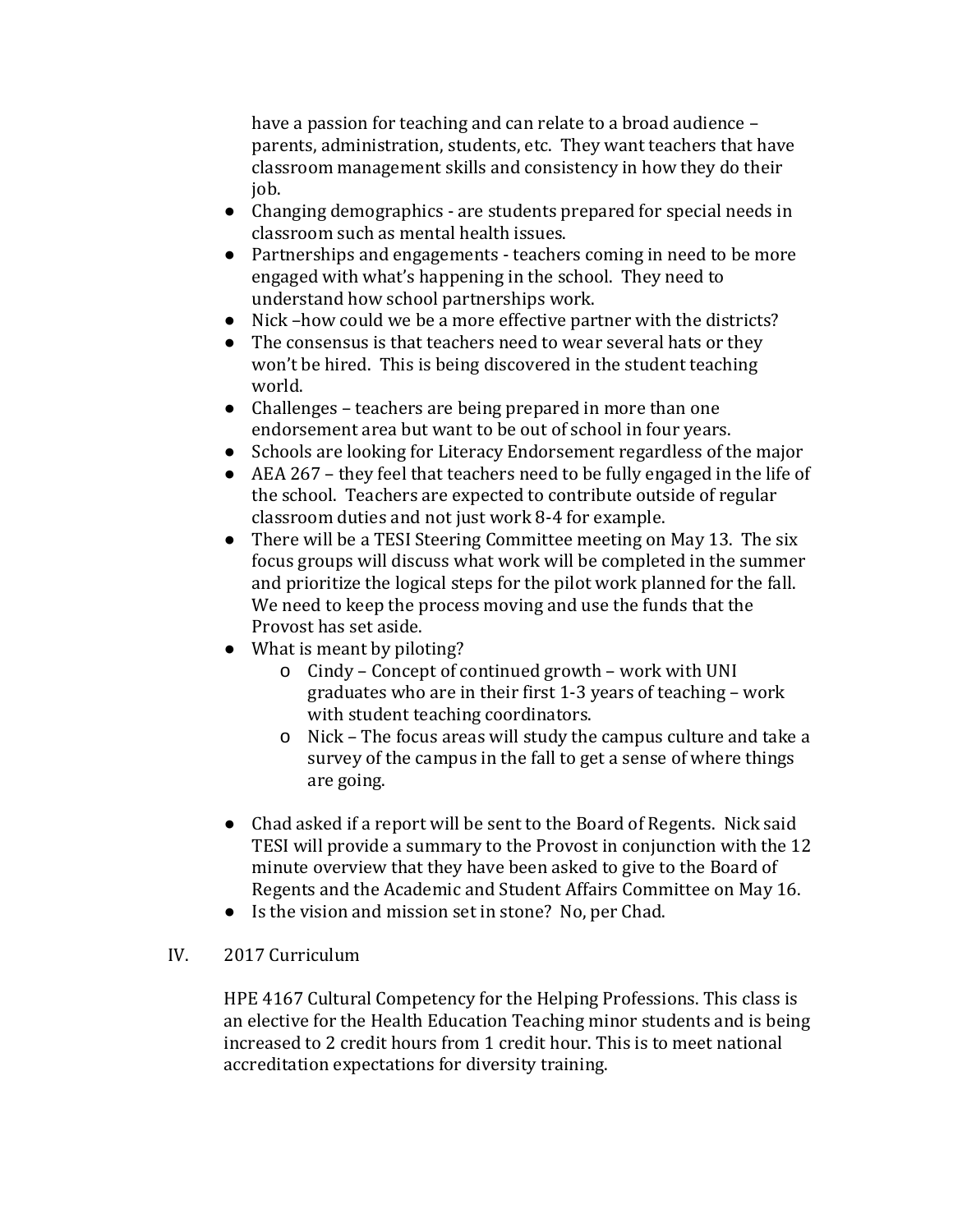Barb Bakker said very few would take this course. This would add another hour to their minor.

Scott moved to approve this change and Nadene seconded. Motion passed.

V. Field Experience Placement Requirements for All UNI Teacher Education Field Experiences

Handout was provided. The draft was from March 2011 and was revised this spring.

Elementary Senate tabled this.

What are your concerns?

Chad and JD would like this ready to go in September. This is something that the senates want but it isn't policy yet.

- #2 posting on DOT website member can't find this information
- Placement week does everyone follow this timeline? No. Chad said this is a good discussion for everyone as to how it effects their teaching with Level III being held at same time. If you are teaching in a sequence this could be a problem.
- Math it would be hard for a student to miss a week of class if a week long model was adopted
- Science it would be hard for a student who has courses with labs if a week long model was adopted.
- Some schools are on trimesters and some are on semesters.
- Can't place students until certain of teacher's schedule.<br>● Ouestion Do the Elementary and Secondary Senates a
- Question Do the Elementary and Secondary Senates always have to agree? No, per Chad. If you are in Elementary you would follow a certain policy and if you are in Secondary you would follow another policy.
- For new faculty it would be great to have something that applies for everyone. They need to know that students don't set up the field experience process themselves.
- Feedback should be sent to the Coordinator of Assessment.
- Many instructors were angry because they didn't know about the one week Level III experience.
- We need a coordinator for all Field Experiences.
- JD and Chad spoke with Dept. of Teaching about the protocol for recruiting – placing locally and in our center. Maybe there could be a point person for each building.
- It is good for both sides of the process: UNI and schools and partnerships.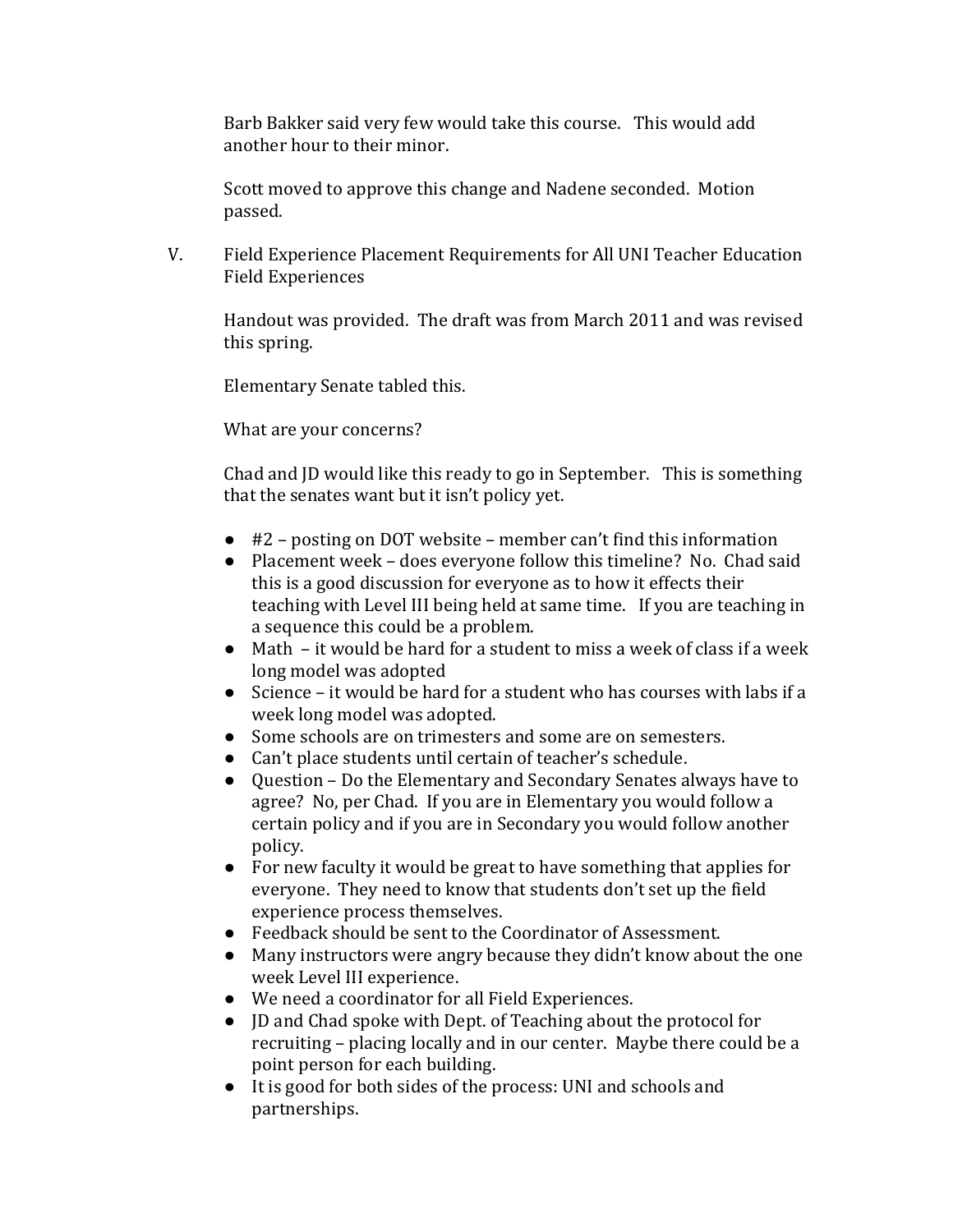VI. Secondary, K-12, Level III Guidelines

Handout was provided.

Discussion points:

● There is a flyer with description for what each of the Levels looks like. We have to use this. We need to make sure that all teachers see this.

● A better understanding of Level III guidelines is needed and should be sent out electronically.

● Per Rob, the average number of field experience hours all candidates had was 95.

● Are the evaluations stored on UNITED and is this information available now. Not yet per Chad.

Kay moved to adopt both documents with corrections and Sheila seconded. Motion passed.

VII. UNI Educator Preparation Program Mission and Vision

Handout was provided.

Katheryn has been leading the charge and a work group was put together.

Elementary Senate has approved the conceptual framework in general.

- Elementary Action
- "Accept the process with the understanding that there is still work to be done namely more language regarding students and learning. And these are living documents subject to change."

Feedback?

- Will there be TESI money this summer?
- It would great to have two representatives from Secondary in the group.
- It is expected that both senates will have changes. The document will come back to the senates in the fall and can then be approved. We will review in September.
- Committee will be formed over summer to continue work on the refinement of the mission, vision and conceptual framework and there will be a report in the fall to reflect the work completed over the summer.